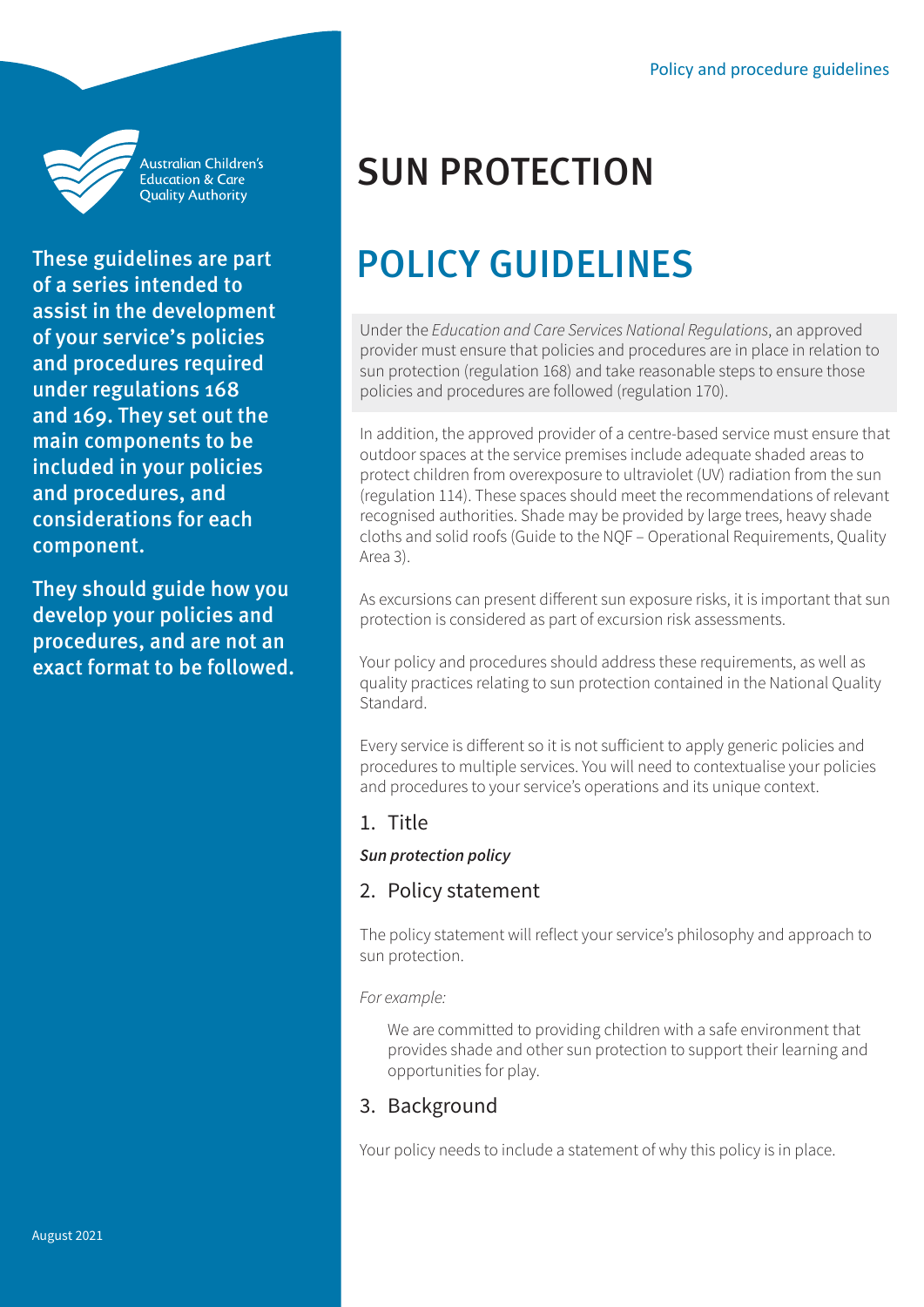*For example:* 

The *Education and Care Services National Regulations* require policies and procedures to be in place in relation to sun protection.

The vast majority of skin cancers, including [melanoma](https://cancerqld.org.au/glossary/melanoma/), are caused by over-exposure to [UV radiation](https://cancerqld.org.au/glossary/ultraviolet-uv-radiation/) from the sun.

The World Health Organisation has cautioned that 'children's UV exposure should be carefully limited because they are in a dynamic state of growth and therefore more susceptible to environmental threats than adults. Many vital functions such as the immune system are not fully developed at birth, and unsafe environments may interfere with their normal development' ([who.int/health-topics/ultraviolet-radiation#tab=tab\\_2](https://www.who.int/health-topics/ultraviolet-radiation#tab=tab_2)).

## 4. Legislative requirements

Your policy must be consistent with, and refer to, legislative requirements for sun protection. Examples include, but are not limited to:

| Section/regulation    | <b>Description</b>                                                            |
|-----------------------|-------------------------------------------------------------------------------|
| Section 167           | Offence relating to protection of children from harm and hazards              |
| <b>Regulation 100</b> | Risk assessment must be conducted before excursion                            |
| <b>Regulation 113</b> | Outdoor space - natural environment (centre-based services)                   |
| <b>Regulation 114</b> | Outdoor space - shade (centre-based services)                                 |
| <b>Regulation 116</b> | Assessments of family day care residences and approved family day care venues |
| <b>Regulation 168</b> | Education and care service must have policies and procedures                  |
| <b>Regulation 169</b> | Additional policies and procedures - family day care services                 |
| <b>Regulation 170</b> | Policies and procedures to be followed                                        |
| <b>Regulation 171</b> | Policies and procedures to be kept available                                  |
| <b>Regulation 172</b> | Notification of change to policies or procedures                              |

When writing your policy, you will need to break down what is required under each regulation and how your service will meet these requirements. How these work in practice will be contained in your procedures.

As you reflect on your *Sun protection policy,* it might highlight the need to split its various areas into different policies and procedures that can be readily accessed by all educators and staff members to follow. For example, you may wish to have separate policies for *Personal sun protection* and *Environmental sun protection*.

# 5. Principles to inform your policy

All decision-making should be carried out in accordance with the principles of your service's *Sun protection policy.*  Examples of principles could include, but are not limited to:

- The safety, health and wellbeing of children is our number one priority. Our educators and staff implement policies and procedures to protect children from UV radiation from the sun, as well as burns from exposure to surfaces heated by the sun.
- Outdoor play experiences are an important part of our children's healthy growth, learning, wellbeing and development. We ensure that the outdoor environment offers the required shade and other sun protection measures are implemented by the educators.
- We create opportunities for children to learn and develop, and this includes incorporating sun protection awareness into the program.
- Our educators and staff role model quality educational practices, including sun safe practices.
- We encourage involvement by families in our educational program and see them as valuable partners in promoting the importance of sun protection.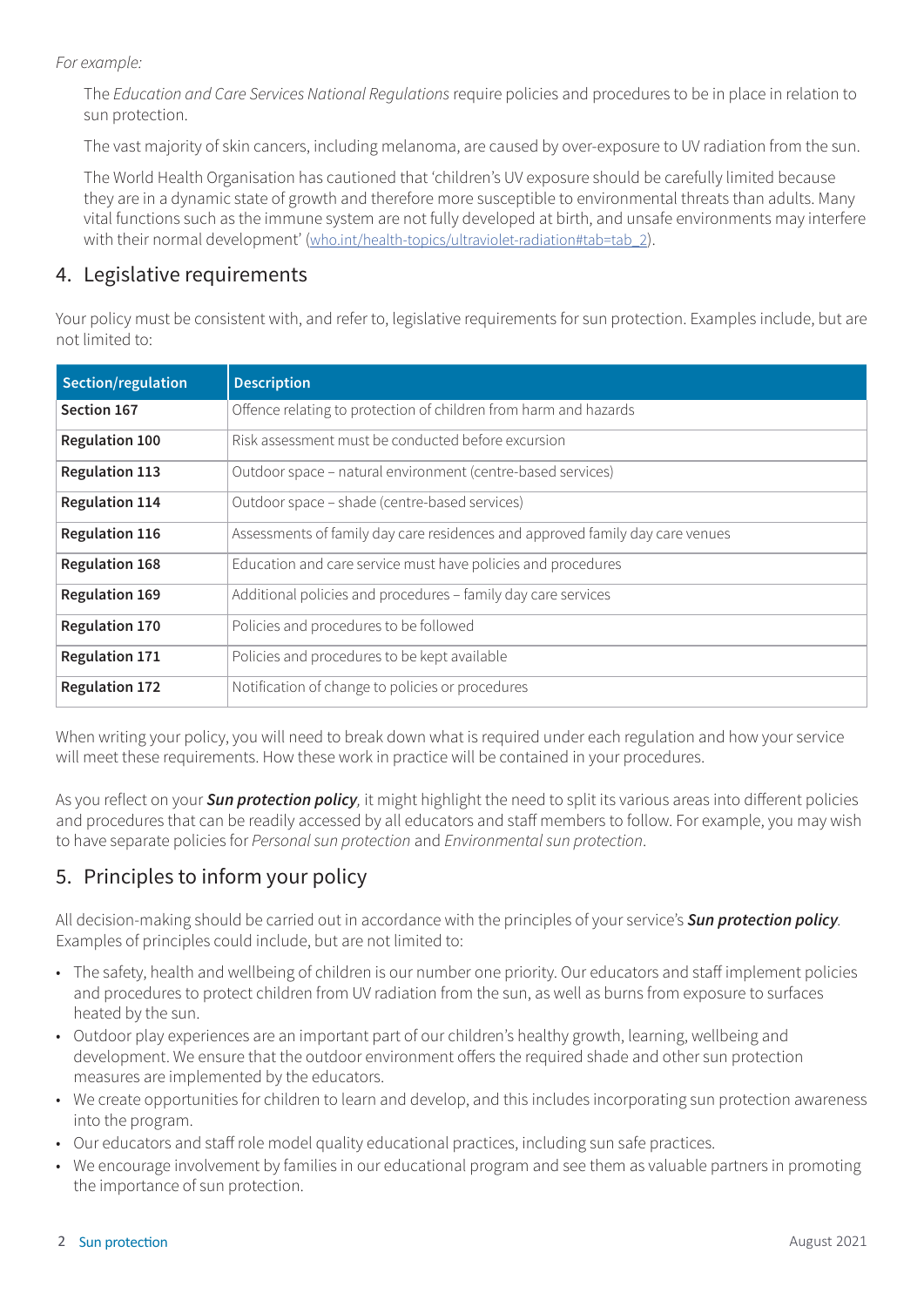# 6. Key terms

To make it easier for your audience, provide definitions of key terms that may not be used every day. For example:

| <b>Term</b>                                                                                | <b>Meaning</b>                                                                                                                                                                                                                                                                                                                                                                                                                                                                                                                                                                                                             | <b>Source</b>                                                                                                            |
|--------------------------------------------------------------------------------------------|----------------------------------------------------------------------------------------------------------------------------------------------------------------------------------------------------------------------------------------------------------------------------------------------------------------------------------------------------------------------------------------------------------------------------------------------------------------------------------------------------------------------------------------------------------------------------------------------------------------------------|--------------------------------------------------------------------------------------------------------------------------|
| <b>ACECQA - Australian</b><br><b>Children's Education</b><br>and Care Quality<br>Authority | The independent national authority that works with all regulatory<br>authorities to administer the National Quality Framework, including<br>the provision of guidance, resources and services to support the<br>sector to improve outcomes for children.                                                                                                                                                                                                                                                                                                                                                                   | acecqa.gov.au                                                                                                            |
| <b>Risk assessment</b>                                                                     | Assessing the risk means working out how likely it is that a hazard will<br>harm someone and how serious the harm could be.                                                                                                                                                                                                                                                                                                                                                                                                                                                                                                | acecqa.gov.au/media/29421                                                                                                |
| Sun protection times                                                                       | Sun protection measures are recommended when the UVI is 3 and<br>above.                                                                                                                                                                                                                                                                                                                                                                                                                                                                                                                                                    | bom.gov.au/uv/<br>cancer.org.au/cancer-<br>information/causes-and-<br>prevention/sun-safety/uv-<br>index                 |
| Sun protection factor<br>(SPF)                                                             | The Australian standard for sunscreen, the SPF indicates the level of<br>protection provided against UVR.                                                                                                                                                                                                                                                                                                                                                                                                                                                                                                                  | arpansa.gov.au/<br>understanding-radiation/<br>radiation-sources/more-<br>radiation-sources/sun-<br>protection-sunscreen |
| <b>Ultraviolet Index (UVI)</b>                                                             | A measure of the level of UVR. The higher the UVI, the greater the<br>potential for damage to the skin and eyes, and the less time it takes<br>for harm to occur. Sun protection measures are recommended when<br>the UVI is 3 and above.                                                                                                                                                                                                                                                                                                                                                                                  | who.int/news-room/q-a-detail/<br>ultraviolet-(uv)-index<br>bom.gov.au/uv/                                                |
| <b>Ultraviolet radiation</b><br>(UVR)                                                      | The portion of the electromagnetic spectrum between 100<br>nanometers (nm) and 400nm:<br>• 'UVA' – UVR in the range 315nm to 400nm is thought to contribute<br>to premature aging and wrinkling of the skin and has been<br>implicated as a cause of skin cancer.<br>'UVB' - UVR in the range 280nm to 315nm is more dangerous than<br>$\bullet$<br>UVA and has been implicated as the major cause of skin cancers,<br>sunburning and cataracts.<br>'UVC' - UVR in the range 100nm to 280nm is extremely dangerous<br>$\bullet$<br>but does not reach the earth's surface due to absorption in the<br>atmosphere by ozone. | arpansa.gov.au/<br>understanding-radiation/what-<br>is-radiation/non-ionising-<br>radiation/ultraviolet-radiation        |

# 7. Links to other policies

Refer to related policies and procedures, for example:

- Providing a child safe environment
- Enrolment and orientation
- **Excursions**
- Governance and management
- Interactions with children

# 8. Induction and ongoing training

State information about induction training and frequency of ongoing training and information sharing to assist managers, coordinators, educators and other staff to fulfil their roles effectively.

# 9. Policy created/reviewed

Include the date the policy was created, reviewed or changes were made.

# 10. Monitoring, evaluation and review

State when the policy will be reviewed and who will be responsible for this.

#### 11. Checklist

| Have you referenced the relevant regulations and |  |
|--------------------------------------------------|--|
| are these reflected in the policy?               |  |

 $\Box$  Does the title provide a clear and concise statement identifying the intent of the policy?

Have you checked the policy requirements and referenced related legislation that applies to your service type?

Does your policy statement provide a framework for decision-making and ensure consistent practice?

**Does your policy statement reflect your service's** philosophy?

Is it clear why this policy exists?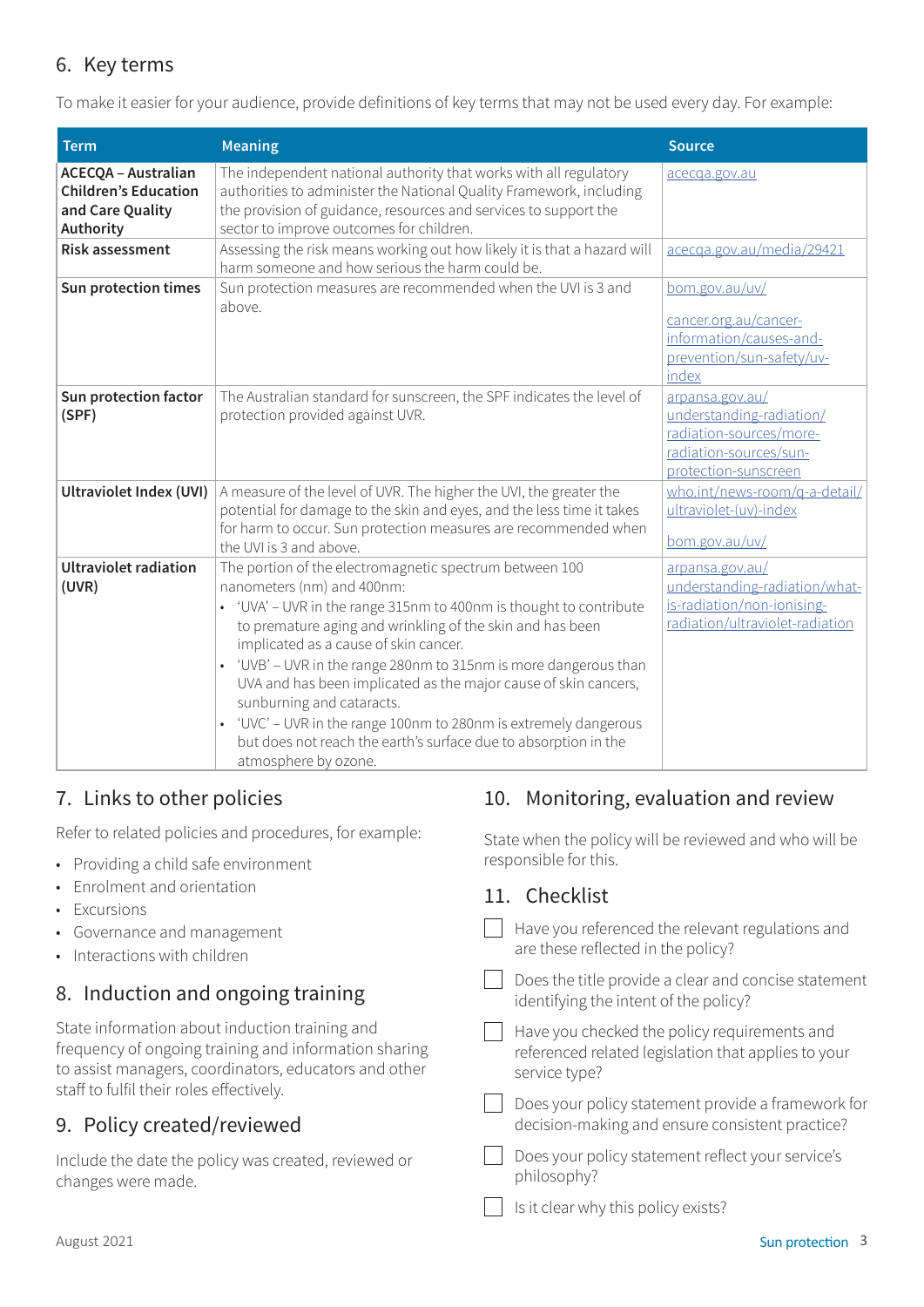# PROCEDURES GUIDELINES

Under the *Education and Care Services National Regulations*, an approved provider must ensure policies and procedures are in place in relation to sun protection. These guidelines are part of a series and are intended to assist in the development of your policies and procedures required under regulations 168 and 169. They are to guide you to develop your policies and procedures, and are not an exact format to be followed.

Your procedures should be written in clear and concise language, making them easy to read, understand and implement.

The steps and guidelines you document will not only guide your practice, but also inform regulatory authorities of educator and staff expectations and responsibilities at the service.

When thinking about your procedures for sun protection, they need to be practical and achievable. For example, if your procedures state that you display and update the Ultraviolet Index (UVI) daily, you will need to make sure that steps are in place for this to occur.

# 1. Title

#### *Sun protection procedures*

#### 2. Reference to policy and philosophy

Here you refer to your *Sun protection policy* as seen in your policy documents. You can reference where you will find the policy to help those looking for it.

Your procedures will also reflect your service's overall philosophy and evidence-based best practice guidelines for sun protection.

#### 3. Procedures

This is where you detail the way you will implement the *Sun protection policy.*

It is the 'How to' in your service and includes specific step-by-step procedures for sun protection.

Some areas that will be outlined here will include:

- where the procedures will be kept
- when they were last reviewed
- templates, documents or information that might be required and/or used as a part of the procedures (e.g. shade guidelines, risk assessment templates, UVI)
- resources required for the implementation of procedures, e.g. shade structures, sunscreen, hats
- systems to monitor the implementation of the procedures.

You will also need to consider:

- optimised shade design and use
- actions to minimise unsafe ultraviolet radiation (UVR) exposure, e.g. use of shaded areas, appropriate clothing and hats, sunscreen, outdoor play at certain times (depending on climatic and seasonal conditions, etc.)
- special precautions for children under 12 months of age
- incorporating sun protection considerations in risk assessments for excursions
- integration of sun protection awareness in educational programming and planning.

As you reflect on your *Sun protection policy*, it might highlight the need to split its various areas into different procedures, which will be displayed or accessed by all staff to follow in relation to their required actions. For example, you may wish to have separate procedures for *Personal sun protection* and *Environmental sun protection*.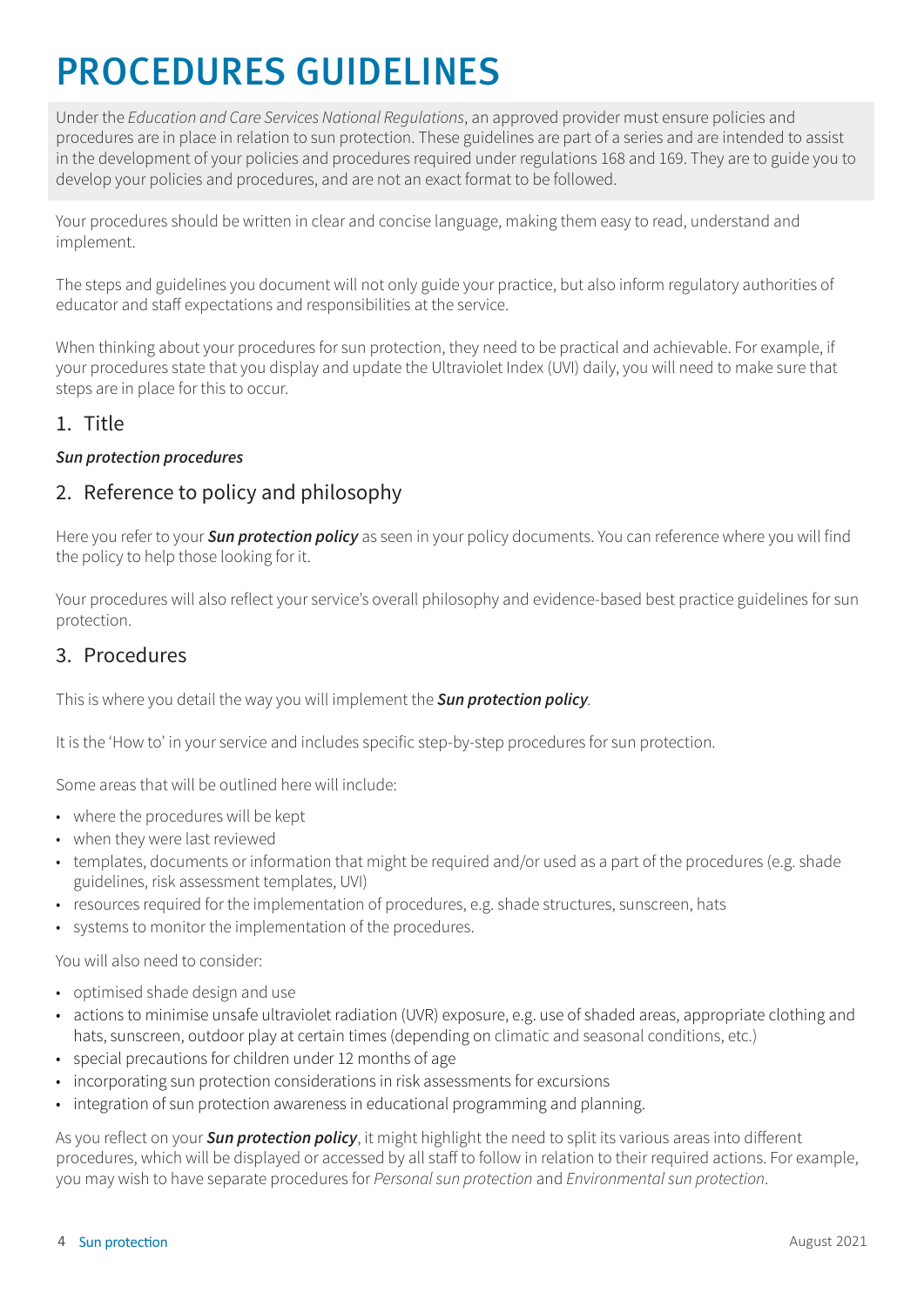# 4. Roles and responsibilities

This is where you will designate specific roles and responsibilities for the people who hold different positions within your service. This needs to align with the *Education and Care Services National Regulations* (see pp. 6–7 below).

It is important to note that it is the legal responsibility of approved providers to ensure systems are in place to minimise risk and ensure health and safety procedures are implemented by the responsible people in services including family day care (FDC) environments (if applicable). Ultimate responsibility lies with the approved provider to ensure their service/s are meeting the requirements under the *Education and Care Services National Law*.

When developing this section consider:

- What are the roles and responsibilities of the approved provider, responsible person, nominated supervisor, educators, other staff, volunteers, students and families in your service in relation to sun protection?
- How will you clearly define these roles and expectations and where will it be documented?
- Why are clear and robust procedures for sun protection important for children's safety and wellbeing?
- How will you learn from the administration of these procedures to improve your practices?
- How will you ensure that the necessary tools are available so the approved provider, nominated supervisor, educators and other staff members can follow the procedures? How will they be made aware of the procedures?
- Do roles and responsibilities reflect the service type?

An example of roles and responsibilities could include, but is not limited to:

| <b>Roles</b>                        | <b>Responsibilities</b>                                                                                                                                                                                                                                                                                                                                                                                                                                                                                                                                                                                                                                                                                                                                                                                                                                                                                                                                                         |
|-------------------------------------|---------------------------------------------------------------------------------------------------------------------------------------------------------------------------------------------------------------------------------------------------------------------------------------------------------------------------------------------------------------------------------------------------------------------------------------------------------------------------------------------------------------------------------------------------------------------------------------------------------------------------------------------------------------------------------------------------------------------------------------------------------------------------------------------------------------------------------------------------------------------------------------------------------------------------------------------------------------------------------|
| Approved provider                   | • ensure that obligations under the Education and Care Services National Law and National<br>Regulations are met<br>• take reasonable steps to ensure that the nominated supervisor, educators and staff follow the<br>policy and procedures<br>• centre-based services: ensure adequate shading over areas for both active and passive outdoor play<br>• ensure access to an adequate supply of in-date sunscreen for children, educators and staff<br>ensure that copies of the policy and procedures are readily accessible to nominated supervisors,<br>coordinators, educators, staff, volunteers and families, and available for inspection<br>• notify families at least 14 days before changing the policy or procedures if the changes will:<br>• affect the fees charged or the way they are collected or<br>• significantly impact the service's education and care of children or<br>significantly impact the family's ability to utilise the service.<br>$\bullet$ |
| Nominated supervisor                | • implement the <i>Sun protection policy</i> and <i>procedures</i> , ensuring all action plans that are in place<br>are carried out<br>• monitor the UVI daily, identify when and how any sun protection changes need to occur, and<br>communicate this to educators and staff<br>promote sun safe practices with all children, families, educators and staff within the service.                                                                                                                                                                                                                                                                                                                                                                                                                                                                                                                                                                                               |
| <b>Educators</b><br><b>Families</b> | • implement the Sun Protection policy and procedures<br>• monitor the UVI daily and manage outdoor play and learning accordingly<br>monitor the impact of sun on play equipment and surfaces that children will be touching and using<br>such as soft fall mats, artificial surfacing, etc.<br>• role-model sun safe practices<br>• communicate with families about sun safe practices in general and specific expectations within the<br>service (e.g. wearing protective clothing).<br>be aware of and follow the service's Sun protection policy and procedures                                                                                                                                                                                                                                                                                                                                                                                                              |
|                                     | • send children to the service in appropriate clothing that offers sun protection.                                                                                                                                                                                                                                                                                                                                                                                                                                                                                                                                                                                                                                                                                                                                                                                                                                                                                              |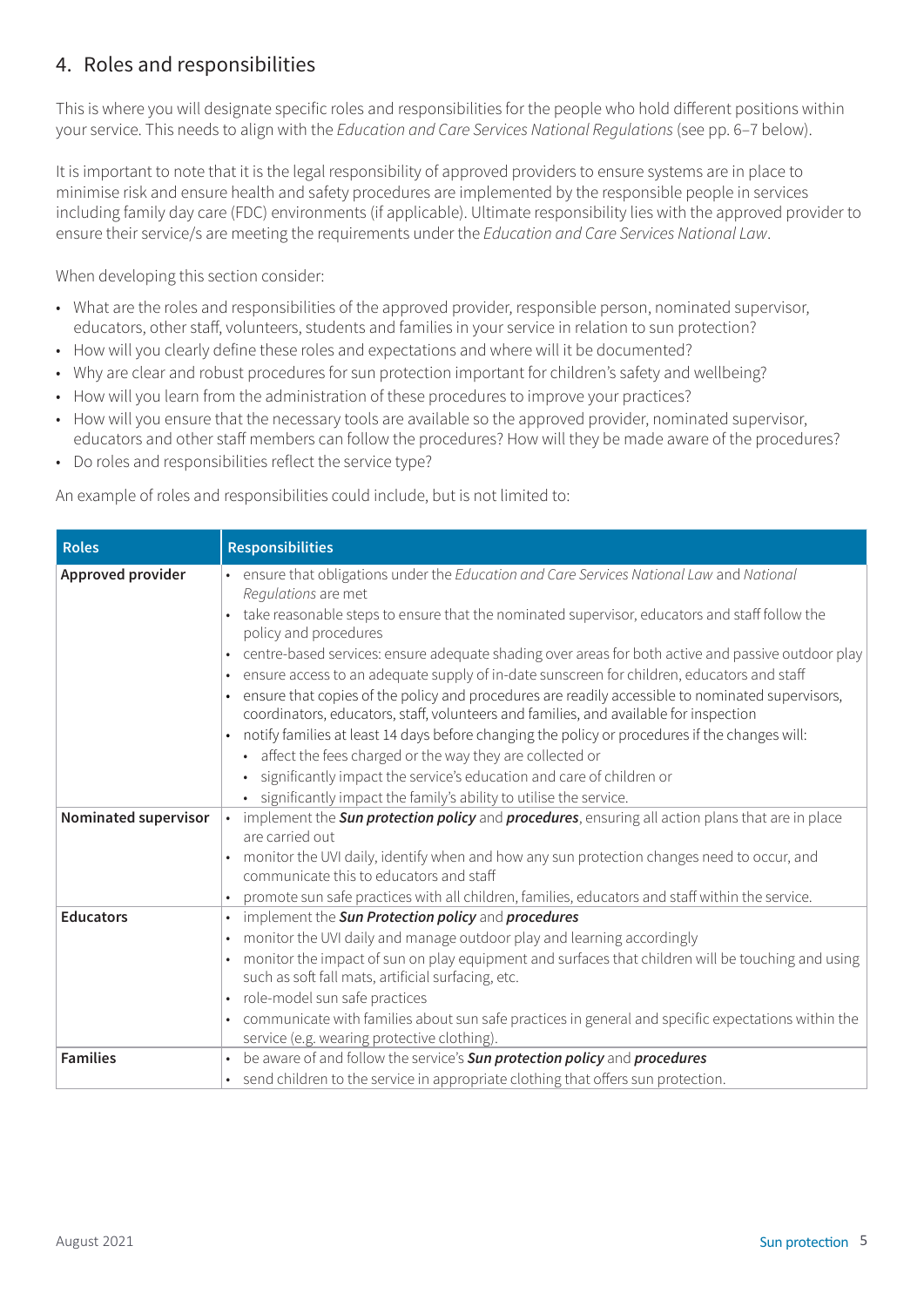The following table will assist you in developing procedures specific to your service's needs and context. Referring to the *Education and Care Services National Regulations* when you are writing your procedures will assist you to ensure that you are meeting your obligations.

| <b>Areas to</b><br>include in your<br>procedures                                                        | Things to consider and outline in each area<br>(this will be specific to the context of your service)                                                                                                                                                                                                                                                                                                                                                                                                                                                                                                                                                                                                                                                                                                                                                                                                                                                                                                                                                                                                                                                              | <b>Strategies for monitoring and</b><br>implementing procedures                                                                                                                                                                                                                                                                              | Related policy and/<br>or procedures                                                |
|---------------------------------------------------------------------------------------------------------|--------------------------------------------------------------------------------------------------------------------------------------------------------------------------------------------------------------------------------------------------------------------------------------------------------------------------------------------------------------------------------------------------------------------------------------------------------------------------------------------------------------------------------------------------------------------------------------------------------------------------------------------------------------------------------------------------------------------------------------------------------------------------------------------------------------------------------------------------------------------------------------------------------------------------------------------------------------------------------------------------------------------------------------------------------------------------------------------------------------------------------------------------------------------|----------------------------------------------------------------------------------------------------------------------------------------------------------------------------------------------------------------------------------------------------------------------------------------------------------------------------------------------|-------------------------------------------------------------------------------------|
| Shade<br>requirement<br>Regs: 100, 113, 114,<br>116, 168<br>QA2: 2.2.1<br>QA3: 3.1, 3.2.1<br>QA7: 7.1.2 | Identifying the relevant requirements and<br>recommendations for adequate shaded<br>areas for outdoor spaces at your service,<br>FDC educators' residences or FDC venues,<br>such as recommendations from relevant<br>recognised authorities.<br>How you can maximise children's outdoor<br>experiences in line with Element 3.2.1, while<br>ensuring shade and other sun protection<br>requirements are met.<br>What should be considered as part of the<br>planning and design process for shade, such<br>as:<br>• the number of children likely to be using<br>the space<br>climatic and seasonal conditions<br>minimising reflected UVR<br>$\bullet$<br>ensuring supervision without any visual<br>$\bullet$<br>obstruction<br>• natural vs. built shade and any safety<br>issues<br>• aesthetics.<br>How often a shade audit/risk assessment<br>should be completed, e.g. during the<br>different seasons in the year.<br>How any shade improvements will be<br>actioned and whether short-term solutions<br>can be implemented prior to a long-term fix.<br>Ensuring that risk assessments for<br>excursions consider the availability of<br>adequate shade. | • Consult with relevant<br>recognised authorities when<br>planning and designing the<br>shade.<br>• Create a checklist to assist with<br>the monitoring and upkeep of<br>the shade.<br>• Consider having your shade<br>audited independently.<br>Site visits and risk assessments<br>to ensure adequate shade is<br>available on excursions. | Providing a child safe<br>environment<br>Excursions<br>Governance and<br>management |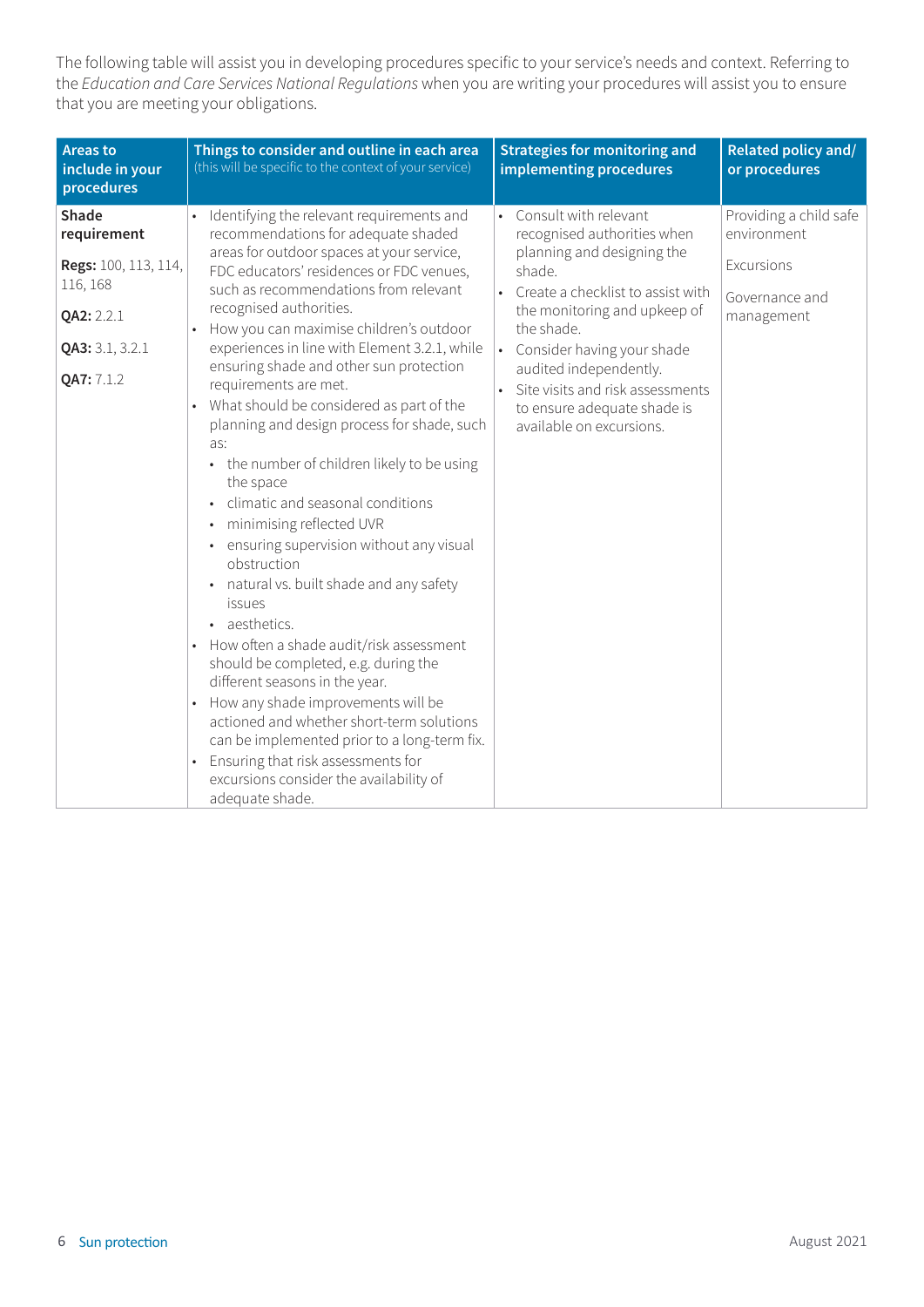| <b>Areas to</b><br>include in your<br>procedures                                                                                                  | Things to consider and outline in each area<br>(this will be specific to the context of your service)                                                                                                                                                                                                                                                                                                                                                                                                                                                                                                                                                                                                                                                                                                                                                                                                                                                                                                                                                                                                                                  | <b>Strategies for monitoring and</b><br>implementing procedures                                                                                                                                                                                                                                                                                                                                                                                                                                                                                                                                                                                                                                                      | Related policy and/<br>or procedures                                                                   |
|---------------------------------------------------------------------------------------------------------------------------------------------------|----------------------------------------------------------------------------------------------------------------------------------------------------------------------------------------------------------------------------------------------------------------------------------------------------------------------------------------------------------------------------------------------------------------------------------------------------------------------------------------------------------------------------------------------------------------------------------------------------------------------------------------------------------------------------------------------------------------------------------------------------------------------------------------------------------------------------------------------------------------------------------------------------------------------------------------------------------------------------------------------------------------------------------------------------------------------------------------------------------------------------------------|----------------------------------------------------------------------------------------------------------------------------------------------------------------------------------------------------------------------------------------------------------------------------------------------------------------------------------------------------------------------------------------------------------------------------------------------------------------------------------------------------------------------------------------------------------------------------------------------------------------------------------------------------------------------------------------------------------------------|--------------------------------------------------------------------------------------------------------|
| Sun protection<br>and monitoring<br>Regs: 100, 113, 114,<br>168, 170, 171, 172<br>QA <sub>2</sub><br>QA3<br>QA7: 7.1.2                            | • What step-by-step actions are needed to<br>minimise unsafe UVR exposure, e.g. use of<br>shaded areas, appropriate clothing and hats,<br>sunscreen, outdoor play during certain times  .<br>of the day.<br>How you will monitor the UVI each day,<br>identify when and how any sun protection<br>changes need to occur, and communicate<br>this to educators and staff.<br>How will you monitor the impact of sun on<br>play equipment and surfaces that children<br>will be touching and using such as soft fall<br>mats, artificial surfacing, etc.<br>Ensuring that risk assessments for<br>$\bullet$<br>excursions consider sun protection.<br>How will you monitor and ensure the<br>$\bullet$<br>children engage in sun safe practices.<br>Special precautions for children under 12<br>$\bullet$<br>months of age, such as:<br>• keeping them inside during the middle of<br>the day<br>• ensuring they are always completely in<br>the shade<br>dressing them in protective clothing<br>avoiding the use of sunscreen for babies<br>$\bullet$<br>aged six months or younger (or as<br>recommended by recognised authorities). | Make sure your policy and<br>$\bullet$<br>procedures are available for all<br>to access.<br>Implement systems to ensure<br>regular monitoring of the UVI<br>and sunscreen application.<br>Implement systems to ensure<br>$\bullet$<br>an adequate supply of in-date<br>sunscreen is available.<br>Implement systems to ensure<br>$\bullet$<br>the temperature of equipment<br>is regularly monitored.<br>Ensure procedures are part of<br>educator and staff induction<br>training, and regularly reviewed<br>at meetings.<br>Add sun protection<br>$\bullet$<br>considerations to your<br>excursions risk assessment<br>template, as well as sun<br>protection actions to your<br>excursions checklist for the day. | Providing a child safe<br>environment<br>Excursions<br>Staffing                                        |
| Sun protection<br>awareness,<br>integration into<br>programming and<br>planning<br>Regs: 100, 113, 114,<br>168<br>QA1<br>QA2<br>QA5<br>QA6: 6.1.3 | How educators and staff can role-model and<br>encourage sun safe practices with children<br>and families, e.g. key messages around these<br>practices ('no hat, no play').<br>Ways to integrate sun protection awareness<br>$\bullet$<br>into educational programming and<br>planning.<br>How you will cater for children's agency,<br>$\bullet$<br>reflecting independence and choice within<br>sun safe practices.<br>How to communicate with families about<br>sun safe practices in general and specific<br>expectations within the service (e.g. wearing<br>sun safe clothing), including considering<br>their cultural backgrounds, beliefs and<br>traditions.                                                                                                                                                                                                                                                                                                                                                                                                                                                                   | Consider using images or<br>photos to show sun safe<br>practices.<br>Family information sessions,<br>$\bullet$<br>noticeboards or library<br>resources that support a<br>healthy lifestyle with sun safe<br>practices.                                                                                                                                                                                                                                                                                                                                                                                                                                                                                               | Interactions with<br>children<br>Enrolment and<br>orientation<br>Providing a child safe<br>environment |